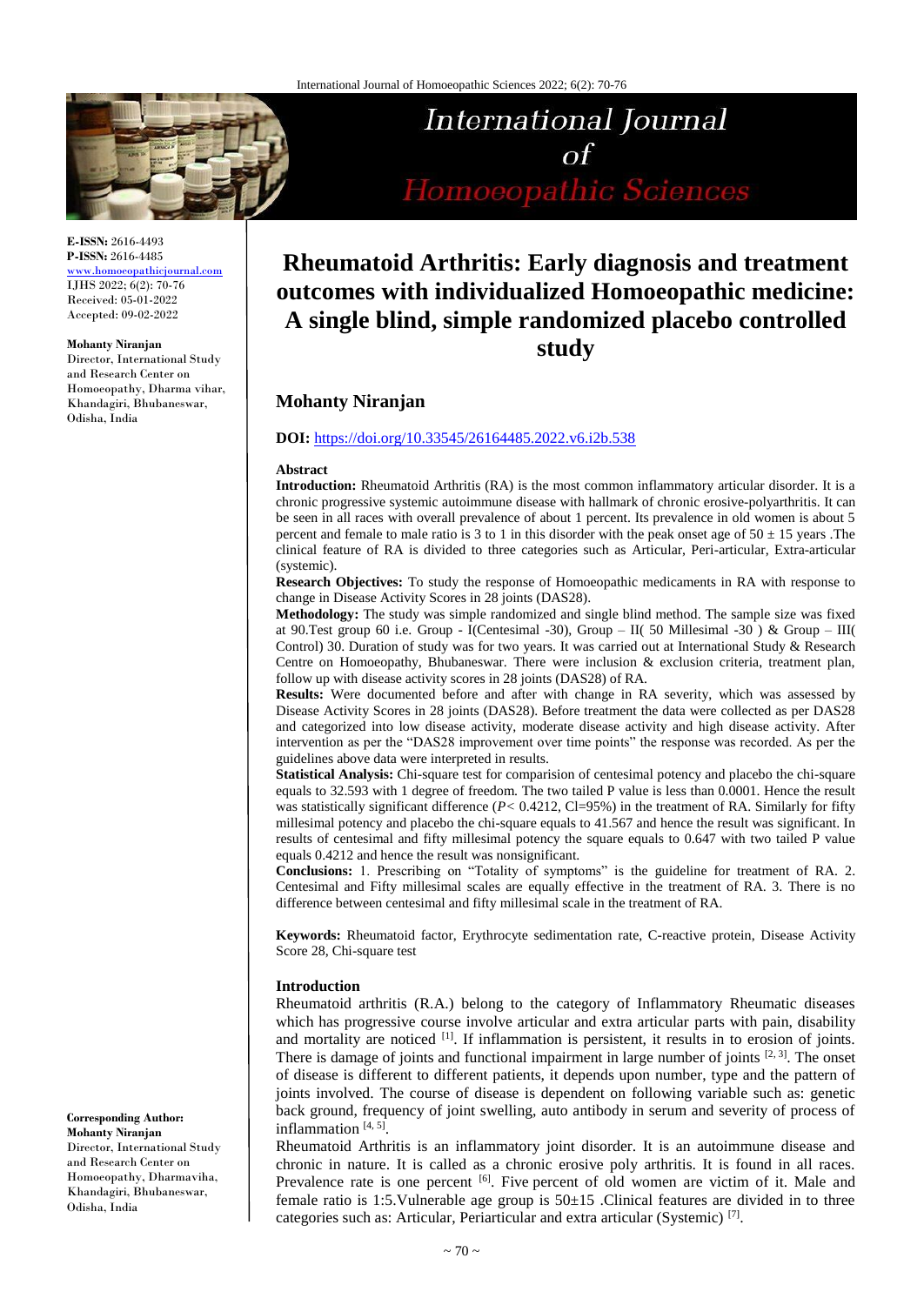Many a time RA can be diagnosed during history taking & physical examination Confirmation of the diagnosis and differential diagnosis are made by laboratory findings [8]. At early stage there will be vague pain with gradual onset without classical symptom of joint swelling and tenderness. Morning stiffness, pain and swelling for a prolonged period of few joints may be a clue for diagnosis .Systemic patterns of involvement of small joints of hands and feet along with positive compression test is more indicative for diagnosis of R. A. <sup>[9, 10]</sup>.

Abnormal erythrocyte sedimentation rate (ESR) and Creactive protein are indicative of Acute phase of R. A. High level of CRP is indicative for severity of the disease and radiographic changes [11]. Rheumatoid Arthritis factor (RAF) and anticyclic cetrulinated polypeptide antibodies (Anti-CCP) are two useful diagnostic tool to diagnose RA. Anti-CCP is robust parameter to determine at laboratory for RA  $[12, 13]$ . Increase in above both two tests are specificity for diagnosis of RA (14) subsequent progression of undiagnosed arthritis to Rheumatoid arthritis can be predicted with high accuracy <sup>[13]</sup> In seronegative Rheumatoid arthritis anti-CCP is an extra diagnosis tool for final recognition of it  $^{[14]}$ .

In early stage when there is joint involvement, MRI or Xray finding are juxta articular osteoporosis and erosion of joints, it is called imaging hallmark of Rheumatoid arthritis  $[15]$  3o to 60 percent of patients genetic back ground can be correlated and contributed to this disease HLA-DR4 allete in cucasian race, is associated with four time relative risk for Rheumatoid arthritis<sup>[16]</sup>.

Joint space narrowing, erosions and subluxation develop in later stage of the disease identified by X-ray. Plain X-ray is the standard method for investigation in R.A. Synovitis is the early finding of rheumatoid arthritis and this finding of is strong prediction of erosion in bone of the involved joints. In hand joints the soft tissue swelling and juxta articular osteoporosis are found in early Rheumatoid arthritis [11] Different studies vary about the course of the disease, In 10% of people during acute phase remission is noticed [17] Smaller erosion and synovial inflammation is better detected by Doppler than X-ray [18].

Inflammation of tendon sheath is a factor which contributes for pathology of Rheumatoid arthritis. Trigger finger is due to tenosynovitis of the flexor group of tendons. Tendon ruptures are due to chronic inflammation of extension group of tendons of hand. Boutonniere and swan-neck deformities are due to formation of tracking structures associated with tendons [19] 20 to 30% of patients in RA, there is presence of airway disease cricoarytenoid arthritis, pulmonary fibrosis and small airway disease can be noticed. It is found in bronchiolitis obliterans on histopathology and with obstructive abnormalities on lung function testing  $[20, 21]$ . After 20 years of disease, there is 40% increase risk of mortality in Rheumatoid arthritis patients. Serious pathology like fibrosis of lungs pleural effusion and pericardial effusion or vasculitis are seen due to inflammation. Scleritis of eye is an example of vasculitis. Due to bone deformity &swollen inflammatory tissue there can be pressure over spinal cord resulting into ischemia and neurological complication affecting limbs, bowel and bladder function and respiratory muscles and centers in the brain resulting into death [22] .

#### **Research Objectives**

To study the response of Homoeopathic medicaments in RA

with response to change in disease activity scores in 28 joints (DAS28).

## **Study hypothesis**

- 1. Null hypothesis (H<sub>O</sub>):- There is no response to disease activity scores in 28 joints (DAS28) of patients of RA measured on above identified parameters with Homoeopathic treatment.
- 2. Alternative hypothesis  $(H_1)$ :- Homoeopathic treatment causes statistically significant improvement in DAS28 of patients suffering from RA measured on above identified parameters.

#### **Assessment parameter for Ra**

| <b>Parameter</b>          | <b>Measurement</b><br>scale | <b>Null hypothesis</b> | <b>Alternative</b><br>hypothesis                |
|---------------------------|-----------------------------|------------------------|-------------------------------------------------|
| Disease<br>activity score | DAS <sub>28</sub>           | Pre-treatment          | Pre-treatment                                   |
|                           |                             | $DAS28 \leq post$      | DAS28 > post<br>treatment DAS28 treatment DAS28 |

#### **Methodology**

- 1. **Study settings:** At International Study and Research Center on Homoeopathy, 92, Dharma Vihar, Khandagiri, Bhubaneswar. Ethical approval was obtained from the Institutional Ethical Committee of ISRCH. Written informed consent was obtained from all patients before to this study.
- 2. **Study duration:** It was decided to follow up for a period of two years.
- 3. **Sample size:** It was determined to take 90 patients.
- 4. **Sampling method:** It was decided to adopt simple randomized and single- blind method from 187 patients enrolled for the project.

## **Primarily the entire sample size was divided into three groups such as:**

**Group I:** Test group with centesimal potency

**Group II:** Test group with 50 Millesimal potency

**Group III:** Control with Placebo

Following inclusion and exclusion criteria were fixed.

### **Inclusion criteria**

- a. Ages- 20 65 years
- b. Gender Both
- c. Case presenting with swelling of joints, tenderness of joints, morning stiffness and arthralgia or arthritis of joints particularly symmetric pattern of involvement with or without deformity of joints.

## **Exclusion criteria**

- a. Taking other treatment for RA
- b. Patient using allopathic treatment for other complaints.
- c. Presence of joint affections other than RA (i.e osteoarthritis, rheumatic fever, psoriatic arthritis etc.).

## **Treatment plan**

Symptoms were collected in a prescribed case taking/ recording format. Totality was built up as per regular procedures. Each case was repertorised. Medicine prescribed after repertorisation with due consultation with Materia medica. Repetition schedule was infrequent both for 50 millesimal and centesimal. Medicine was procured from a GMP compliant pharmaceutical firm i.e Dr. Willmar Schwabe India Pvt. Ltd.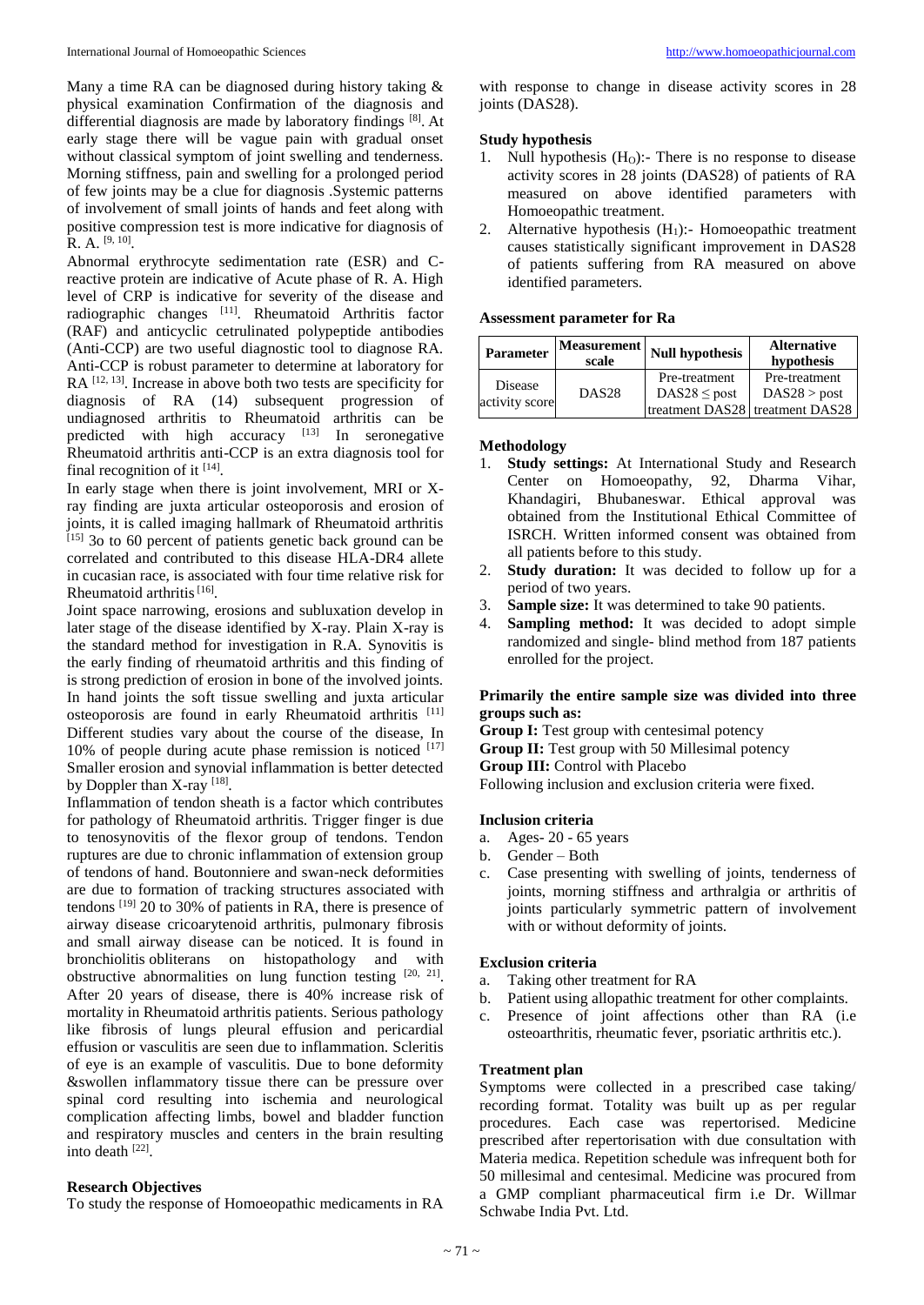#### **Follow up**

Response of medicine was identified and recorded by change with signs & symptoms periodically at 1 month interval along with change in DAS28 for a period of two years.

### **Outcomes Parameters**

Change in RA severity, which is assessed by DAS28. Disease activity scores in 28 joints (DAS28) is an established RA assessment tool that will be used as a measure of the effects of Homoeopathic treatment in patients of RA at baseline and at monthly intervals for 2 years.

Before treatment the data was collected as per DAS28 and was categorized into low disease activity, moderate disease activity and high disease activity. After intervention as per the "DAS28 improvement over time points" the response was recorded. As per the guidelines above data were interpreted in results.

#### **Results**

| <b>Group - I Centesimal Potency</b> |                  | Group - II Fifty millesimal Potency |                 |                          | Group - III Control (Placebo) |                 |                  |                  |
|-------------------------------------|------------------|-------------------------------------|-----------------|--------------------------|-------------------------------|-----------------|------------------|------------------|
| Sl. No.                             | <b>Before</b>    | After                               | Sl. No.         | <b>Before</b>            | After                         | Sl. No.         | <b>Before</b>    | After            |
|                                     | 5.8              | 0.7                                 | 31              | $\overline{5.2}$         | 3.0                           | 61              | 6.2              | 6.2              |
| $\overline{2}$                      | 4.6              | 0.4                                 | $\overline{32}$ | 6.0                      | 3.0                           | 62              | 4.8              | 4.6              |
| $\overline{3}$                      | 3                | 0.4                                 | $\overline{33}$ | 4.6                      | 1.4                           | 63              | 5.6              | 5.8              |
| $\overline{4}$                      | $\overline{6}$   | $\overline{2}$                      | 34              | 6.2                      | 2.4                           | 64              | $\overline{3.4}$ | $\overline{3.6}$ |
| 5                                   | 5                | $\overline{c}$                      | 35              | 4.4                      | $\overline{0.8}$              | 65              | 4.2              | 4.8              |
| 6                                   | 4.8              | 2.8                                 | 36              | 6.8                      | 3.4                           | 66              | $\overline{5.2}$ | $\overline{5.2}$ |
| 7                                   | 2.8              | 0.6                                 | $\overline{37}$ | 6.1                      | 4.2                           | 67              | 6.2              | $\overline{5.8}$ |
| $\overline{8}$                      | $\overline{3.2}$ | $\overline{1.2}$                    | 38              | $\overline{4.8}$         | $\overline{2.0}$              | 68              | 3.6              | $\overline{4.8}$ |
| $\overline{9}$                      | 4.2              | $\overline{2}$                      | $\overline{39}$ | 5.2                      | 2.1                           | 69              | 4.2              | 4.6              |
| 10                                  | $\overline{5.2}$ | 2.2                                 | 40              | 4.8                      | 2.4                           | 70              | 3.4              | $\overline{3.4}$ |
| 11                                  | 5.4              | 1.8                                 | 41              | $\overline{4}$           | 2.0                           | 71              | 4.4              | 4.2              |
| 12                                  | 4.2              | 1.2                                 | 42              | 3                        | 1.0                           | 72              | 4.8              | 4.6              |
| 13                                  | 3                | 0.4                                 | 43              | 4.2                      | 4.2                           | $\overline{73}$ | 3.8              | 3.6              |
| 14                                  | 3.2              | 4.2                                 | 44              | 2.8                      | 2.8                           | 74              | 4.2              | $\overline{4}$   |
| 15                                  | 5.1              | 2.1                                 | 45              | 3.4                      | $\mathbf{0}$                  | 75              | 4.8              | 4.6              |
| 16                                  | 6.2              | 1.8                                 | 46              | 5.2                      | 1.0                           | 76              | 2.8              | 3.2              |
| 17                                  | 4.8              | 1.8                                 | 47              | $\overline{5.8}$         | 3.2                           | $\overline{77}$ | 2.6              | 3.2              |
| 18                                  | 4.6              | 0.8                                 | 48              | 4.6                      | 2.2                           | 78              | 5.6              | 5.4              |
| 19                                  | 1.8              | 0.9                                 | 49              | 4.2                      | 0.8                           | 79              | 3.2              | 3.2              |
| 20                                  | 2.1              | 1.1                                 | 50              | 4.8                      | 0.6                           | 80              | 4.4              | 4.4              |
| 21                                  | 5.8              | 5.6                                 | 51              | 7                        | 3.2                           | 81              | $\overline{3.8}$ | 3.8              |
| 22                                  | 4.8              | 4.6                                 | 52              | 6                        | $\overline{c}$                | 82              | 5.2              | 5.4              |
| 23                                  | 3.8              | 0.8                                 | 53              | 6.2                      | $\overline{3}$                | 83              | 6.6              | 6.2              |
| $\overline{24}$                     | 4.2              | 1.8                                 | 54              | 6                        | $\overline{2}$                | 84              | 5.8              | 5.8              |
| $\overline{25}$                     | $\overline{5.8}$ | 2.4                                 | $\overline{55}$ | 4.6                      | $\overline{2}$                | 85              | 4.8              | 4.6              |
| $\overline{26}$                     | $\overline{4.8}$ | 2.8                                 | 56              | 4.2                      | 1.8                           | 86              | 2.8              | $\overline{1.8}$ |
| 27                                  | 3.7              | 1.7                                 | 57              | $\overline{\mathcal{L}}$ | $\overline{3.2}$              | 87              | 2.8              | $\overline{2}$   |
| 28                                  | 2.4              | 4.2                                 | $\overline{58}$ | 5                        | 3.2                           | 88              | 3.2              | 3.2              |
| 29                                  | 4.8              | 5.4                                 | 59              | 6                        | $\overline{4}$                | 89              | 4.8              | 4.6              |
| $\overline{30}$                     | 6.2              | 4.2                                 | 60              | $\overline{3}$           | $\overline{1.2}$              | 90              | $\overline{5.0}$ | $\overline{5.2}$ |

**Table 1:** Disease Activity Score as per DAS28 for RA measurement tool before and after treatment

Grades of disease activity of ra as per das28 at initial stage (before treatment)

High->5.1

Moderate-3.2-5.1

Low-3.2

**Table 2:** Number of patients in different Grades of Disease Activity of RA as per DAS28 in various groups before treatment with EULAR response criteria

| <b>Grades of Disease Activity</b> | <b>Group-I Centesimal Scale</b> | <b>Group-II Fifty millesimal Scale</b> | <b>Group-III Control (Placebo)</b> |
|-----------------------------------|---------------------------------|----------------------------------------|------------------------------------|
| High $(5.1)$                      |                                 |                                        |                                    |
| Moderate $(3.2 - 5.1)$            |                                 |                                        |                                    |
| Low $\langle 3.2 \rangle$         |                                 |                                        |                                    |

**Table 3:** Results of DAS28 Improvement over time points after treatment in Group-I (Centesimal scale) under various grades of disease activity with EULAR response criteria

| Different grades of disease activity as per DAS28 before | DAS28 improvement over time points after treatment with different |                     |               |
|----------------------------------------------------------|-------------------------------------------------------------------|---------------------|---------------|
| treatment                                                | responses                                                         |                     |               |
|                                                          | >1.2                                                              | $0.6 - 1.2$         | $<$ 0.6       |
| Low $<3.2$                                               | Good response 3                                                   | Moderate response 2 | No response 1 |
| Moderate $3.2-5.1$                                       | Moderate response 16                                              | Moderate response 0 | No response 0 |
| High > 5.1                                               | Moderate response 7                                               | No response 0       | No response 1 |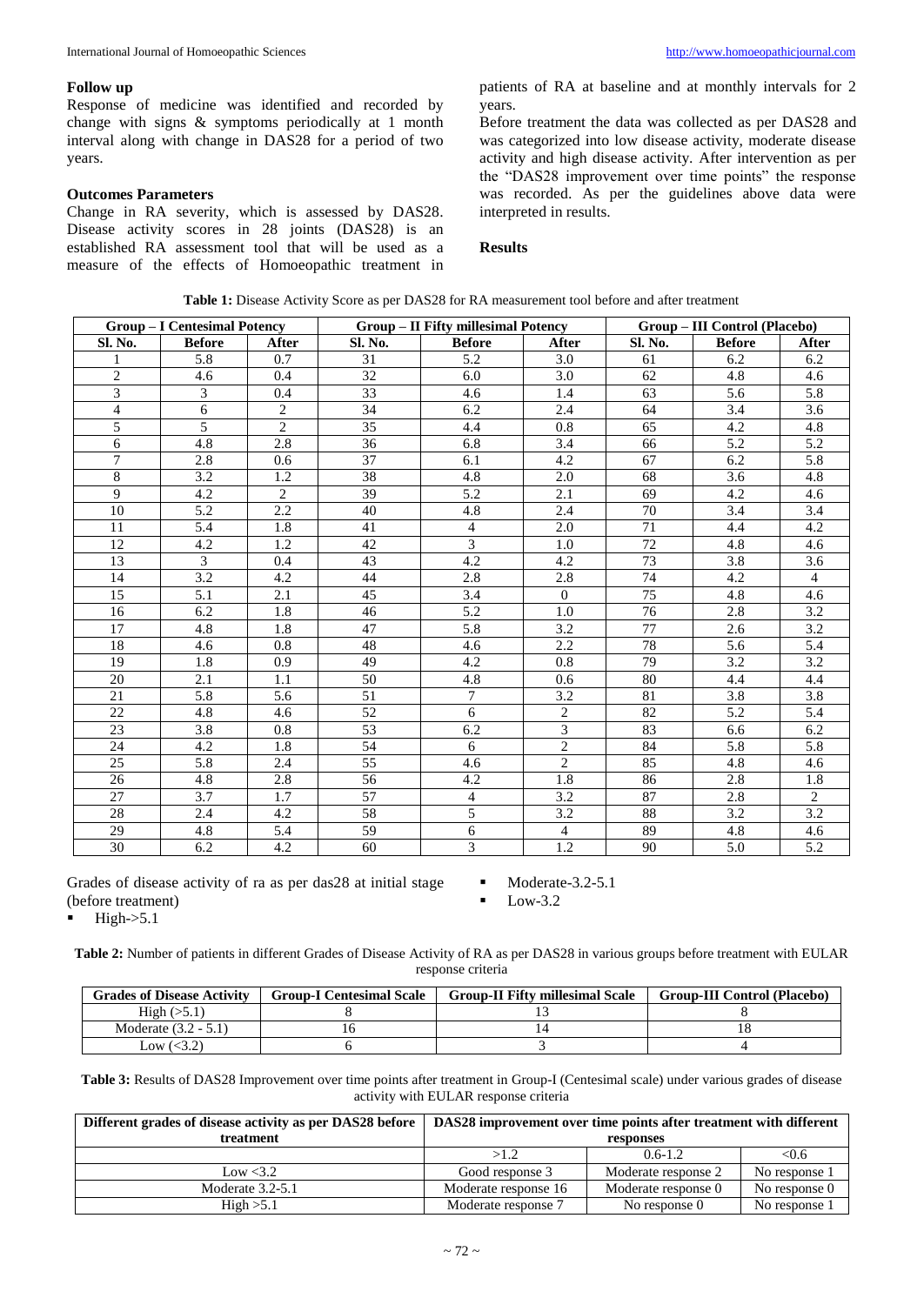**Table 4:** Results of DAS28 Improvement over time points after treatment in Group-II (Fifty millesimal scale) under various grades of disease activity with EULAR response criteria

| Different grades of disease activity as per DAS28 before | DAS28 improvement over time points after treatment with different |                     |               |  |
|----------------------------------------------------------|-------------------------------------------------------------------|---------------------|---------------|--|
| treatment                                                | responses                                                         |                     |               |  |
|                                                          | >1.2                                                              | $0.6 - 1.2$         | < 0.6         |  |
| Low < 3.2                                                | Good response 2                                                   | Moderate response 0 | No response 1 |  |
| Moderate $3.2 - 5.1$                                     | Moderate response 12                                              | Moderate response 1 | No response 1 |  |
| High > 5.1                                               | Moderate response 13                                              | No response 0       | No response 0 |  |

**Table 4:** Results of DAS28 Improvement over time points after treatment over in Group-III (Control -Placebo) under various grades of disease activity with EULAR response criteria

| Different grades of disease activity as per DAS28 before | DAS28 improvement over time points after treatment with different |                     |                |  |
|----------------------------------------------------------|-------------------------------------------------------------------|---------------------|----------------|--|
| treatment                                                | responses                                                         |                     |                |  |
|                                                          | >1.2                                                              | $0.6 - 1.2$         | < 0.6          |  |
| Low $<3.2$                                               | Good response 0                                                   | Moderate response 2 | No response 2  |  |
| Moderate $3.2 - 5.1$                                     | Moderate response 0                                               | Moderate response 0 | No response 18 |  |
| High > 5.1                                               | Moderate response 0                                               | No response 0       | No response 8  |  |

**Table 5:** Positive and Negative response results of various groups:-

|                    | <b>Effect of fifty millesimal scale</b><br><b>Effect of centesimal scale</b> |                 | <b>Effect of placebo (Control)</b> |  |
|--------------------|------------------------------------------------------------------------------|-----------------|------------------------------------|--|
| Types of responses | Group I                                                                      | <b>Group II</b> | <b>Group III</b>                   |  |
| Positive response  | ت                                                                            |                 |                                    |  |
| Negative response  |                                                                              |                 | 28                                 |  |

## **Discussion/Statistical Analysis:**

Rheumatoid arthritis (R.A.) is most common inflammatory joint disorder. It is chronic progressive systemic autoimmune diseases with hallmark of chronic erosive polyarthritis .It is seen in all races with overall prevalence of about 1%. Female and male ratio is 3:1. It is more seen in the age before 35 to 65 years. The clinical features are due to articular, peri articular and extra articular symptoms resulting in pain, morning stiffness, deformity of joints and mortality. Erythrocyte sedimentation rate (ESR) and Creactive protein (CRP) provides best information about acute phase of response. Auto antibodies such as rheumatoid factor (RF) and anti-cyclic cetrulinated polypeptide (Anti-CCP) are very helpful for diagnosis.

# **In the present study, data obtained were put to statistical analysis. The interpretations are as follows:**

- 1. Results obtained from centesimal potency and placebo groups were put for chi-square with Yates correction. It was found that chi-squared equals 32.593 with 1 degree of freedom and the two tailed P value is less than 0.0001. Hence there is statistically significant difference  $(P< 0.4212, C=95%)$  in the results of the treatment of RA by centesimal potency and placebo.
- 2. Results obtained from fifty millesimal potency and placebo groups were put for chi-square with Yates correction. It was found that chi-squared equals 41.667 with 1 degree of freedom and the two tailed P value is less than 0.0001. Hence there is statistically significant difference  $(P< 0.4212, C1=95%)$  in the results of the treatment of RA by fifty millesimal potency and placebo.
- 3. Results obtained from centesimal potency and fifty millesimal potency were put for chi-square with Yates correction. It was found that chi-squared equals 0.647

with 1 degree of freedom and the two tailed P value is less than 0.4212. Hence there is no statistically significant difference  $(P< 0.0001, Cl=95%)$  in the results of the treatment of RA by centesimal potency and fifty millesimal potency of Homoeopathic medicines.

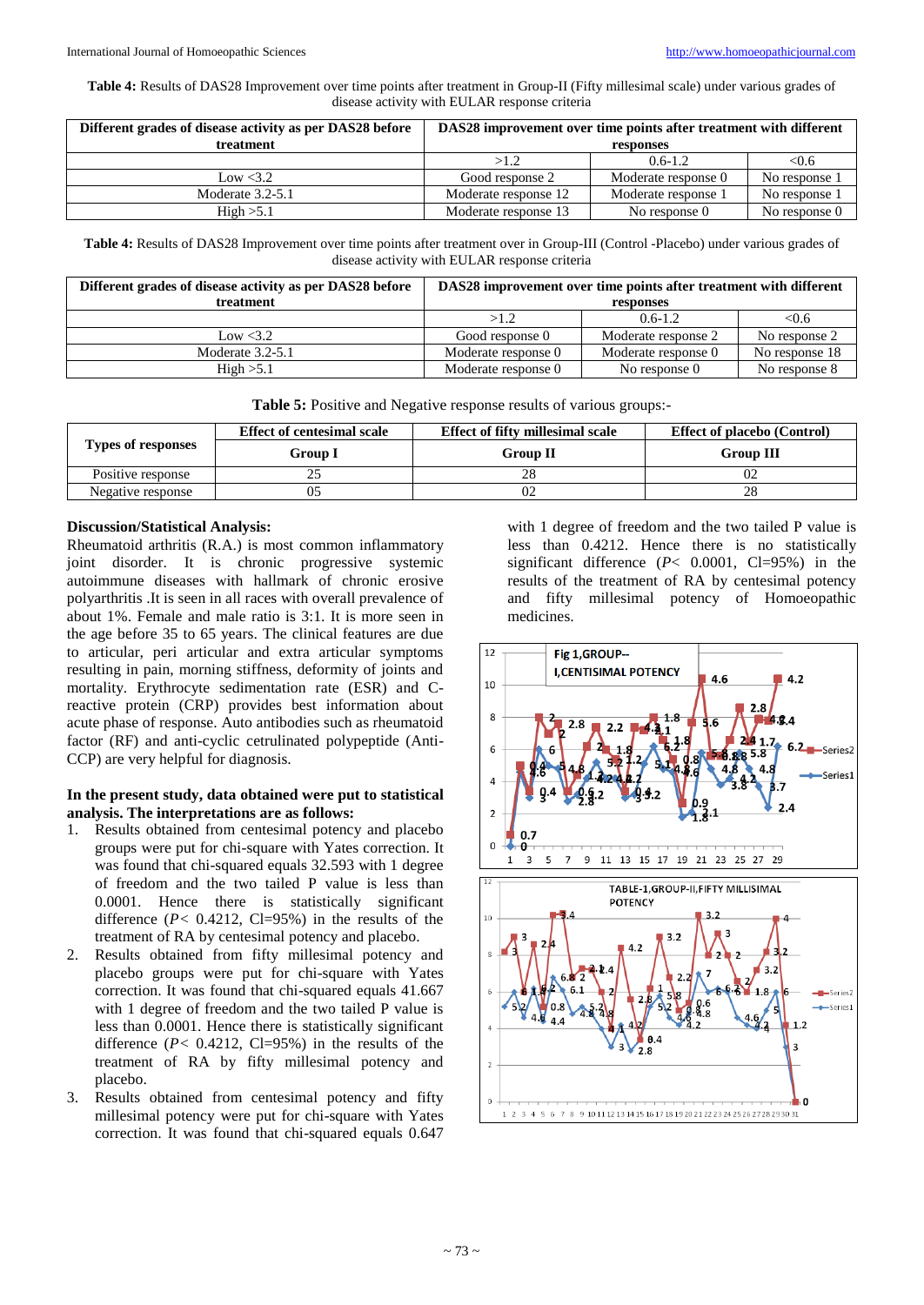

**Fig 1:** Disease Activity Score as per DAS28 for RA measurement tool before and after treatment



**Fig 2:** Grades of Disease Activity of RA as per DAS28 at initial stage (before treatment)









**Fig 3:** Results of DAS28 Improvement over time points after treatment over initial DAS28 in Group-I (Centesimal scale)



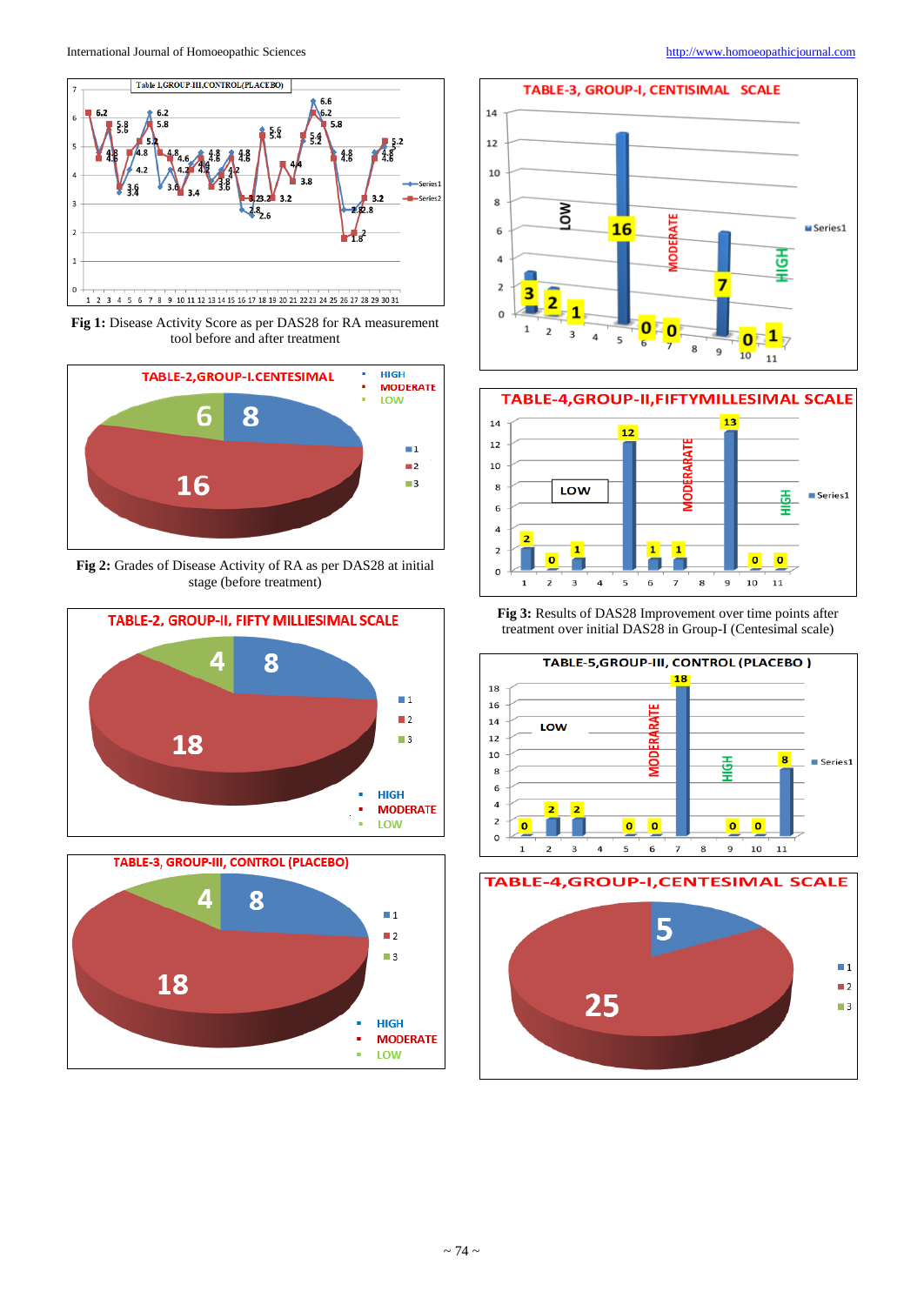



**Fig 4:** Results of DAS28 Improvement over time points after treatment over initial DAS28 in Group-III (Control -Placebo)

#### **Conclusion**

Homoeopathy was discovered more than two hundred years back. The axioms on which it has been built up holds good till today i.e. "Totality of symptoms". Modern tool like DAS28 applied in RA to assess the improvement after homoeopathic medicine intervention and it has shown significant result. It means homoeopathic medicine is effective in treatment of RA. Apart from that it is also concluded that both centesimal and fifty millesimal potency are equally effective in the treatment of RA. There is no much difference between centesimal and fifty millesimal potency results in the treatment of RA.

**Acknowledgement:** Author deeply acknowledges the contribution of following persons in various stages of the work. Dr. Sujata Choudhury, Dr. Santosh Kumar Jena, Dr. Bishupriya Sasmal and Dr. Priyanka Sahu, Dr. Rasmita Bisoi.I duly acknowledges to Professor P.L.C.M. van Riel, et al., Department of Rheumatology, University Medical Center, Netherlands for using their DAS28 assessment tool for RA.

#### **References**

- 1. Birch JT, Bhattacharya S. Emerging Trends in Diagnosis and Treatment of Rheumatoid Arthritis. Primary Care: Clinics in Office Practice. 2010 Dec 1;37(4):779-92.
- 2. El Miedany Y, Youssef S, Mehanna AN, El Gaafary M. Development of a scoring system for assessment of outcome of early undifferentiated inflammatory synovitis. Joint Bone Spine. 2008 Mar;75(2):155-62.
- 3. BC. Progression in early rheumatoid arthritis. Best practice & research Clinical rheumatology [Internet]. 2009 Feb [cited 2022 Mar 26];23(1). Available from:

https://pubmed.ncbi.nlm.nih.gov/19233046/

- 4. Gossec L, Combescure C, Rincheval N, Saraux A, Combe B, Dougados M. Relative Clinical Influence of Clinical, Laboratory, and Radiological Investigations in Early Arthritis on the Diagnosis of Rheumatoid Arthritis. Data from the French Early Arthritis Cohort ESPOIR. The Journal of Rheumatology. 2010 Dec 1;37(12):2486-92.
- 5. Finckh A, Liang MH, Van Herckenrode CM, De Pablo P. Long-term impact of early treatment on radiographic progression in rheumatoid arthritis: A meta-analysis. Arthritis Rheum. 2006 Dec 15;55(6):864-72.
- 6. Rothschild BM, Turner KR, DeLuca MA. Symmetrical erosive peripheral polyarthritis in the Late Archaic Period of Alabama. Science. 1988 Sep 16;241(4872):1498-501.
- 7. Kvien TK, Uhlig T, Ødegård S, Heiberg MS. Epidemiological aspects of rheumatoid arthritis: the sex ratio. Ann N Y Acad Sci. 2006 Jun;1069:212-22.
- Waits JB. Rational use of laboratory testing in the initial evaluation of soft tissue and joint complaints. Prim Care. 2010 Dec;37(4):673-89.
- 9. Heidari B. Undifferentiated arthritis: Predictive factors of persistent arthritis and treatment decisions. Caspian Journal of Internal Medicine. 2010 Jun 1;1:79-88.
- 10. Svensson B, Boonen A, Albertsson K, Van Der Heijde D, Keller C, Hafström I. Low-dose prednisolone in addition to the initial disease-modifying antirheumatic drug in patients with early active rheumatoid arthritis reduces joint destruction and increases the remission rate: a two-year randomized trial. Arthritis Rheum. 2005 Nov;52(11):3360-70.
- 11. Grassi W, De Angelis R, Lamanna G, Cervini C. The clinical features of rheumatoid arthritis. Eur J Radiol. 1998 May;27 Suppl 1:S18-24.
- 12. Heidari1 B, Lotfi1 Z, Ali Firouzjahi2 R, Heidari3 P. Comparing the diagnostic values of Anti-cyclic citrullinated peptide antibodies and rheumatoid factor for rheumatoid arthritis. Research in Medicine. 2010 Jan 10;33(3):156-61.
- 13. Heidari B, Firouzjahi A, Heidari P, Hajian K. The prevalence and diagnostic performance of anti-cyclic citrullinated peptide antibody in rheumatoid arthritis: the predictive and discriminative ability of serum antibody level in recognizing rheumatoid arthritis. Ann Saudi Med. 2009;29(6):467-70.
- 14. Quinn MA, Gough AKS, Green MJ, Devlin J, Hensor EMA, Greenstein A, et al. Anti-CCP antibodies measured at disease onset help identify seronegative rheumatoid arthritis and predict radiological and functional outcome. Rheumatology. 2006 Apr 1;45(4):478-80.
- 15. Fuchs HA, Kaye JJ, Callahan LF, Nance EP, Pincus T. Evidence of significant radiographic damage in rheumatoid arthritis within the first 2 years of disease. J Rheumatol. 1989 May;16(5):585-91.
- 16. Legrand L, Lathrop GM, Marcelli-Barge A, Dryll A, Bardin T, Debeyre N, et al. HLA-DR genotype risks in seropositive rheumatoid arthritis. Am J Hum Genet. 1984 May;36(3):690-9.
- 17. Wolfe F, Hawley DJ. Remission in rheumatoid arthritis. J Rheumatol. 1985 Apr;12(2):245-52.
- 18. Vosse D, De Vlam K. Osteoporosis in rheumatoid arthritis and ankylosing spondylitis. Clin Exp